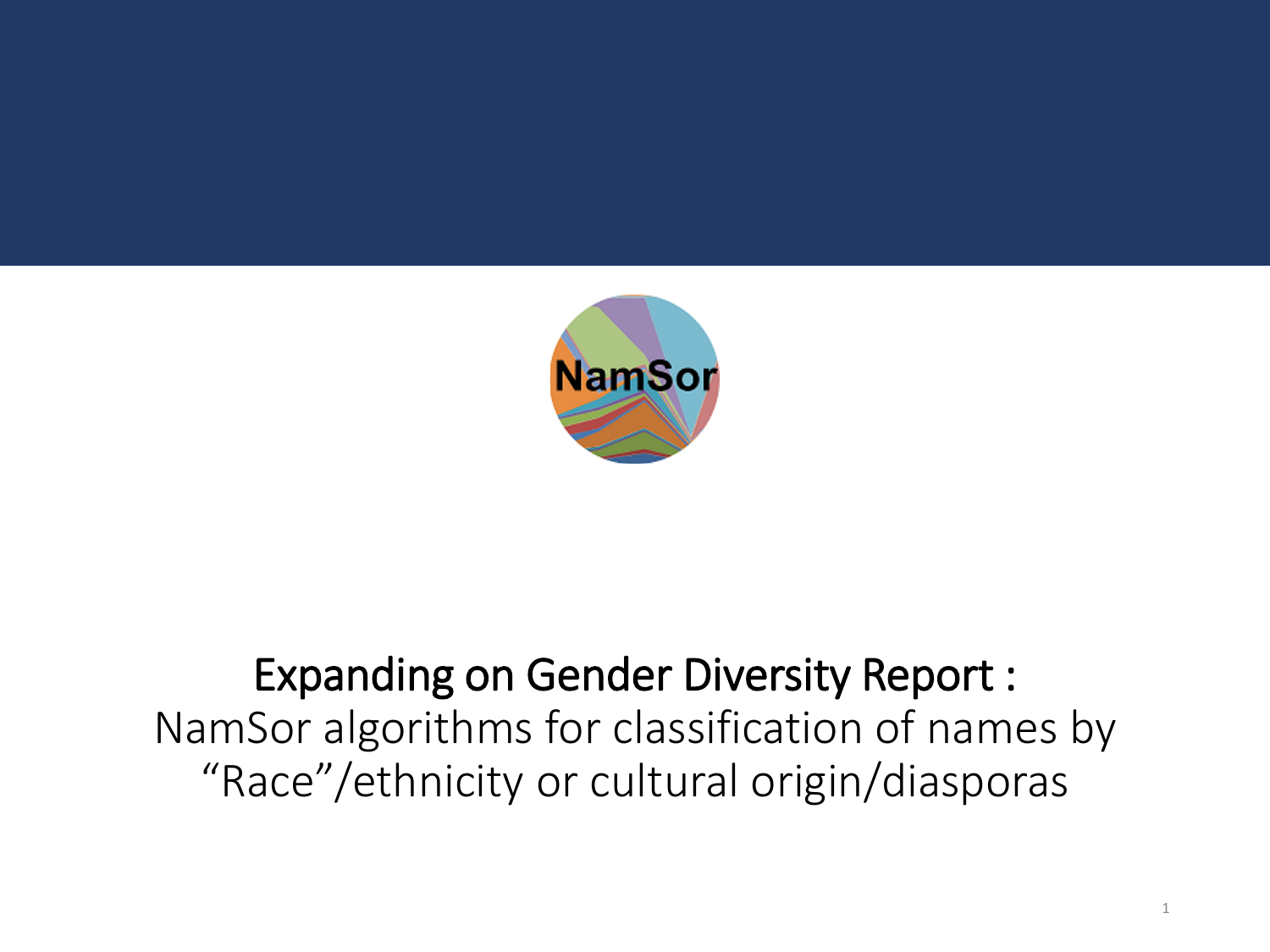### Gender, 'race'/ethnicity or origin bias in AI ?

Algorithms are used to 'assist' human decision in funnel-based processes, ex.

- recruitment,
- credit allocation,

…

AI especially used in the early stage of the selection process (ex resume sourcing or screening) : search, scoring, tagging …

Is the algorithm FAIR?

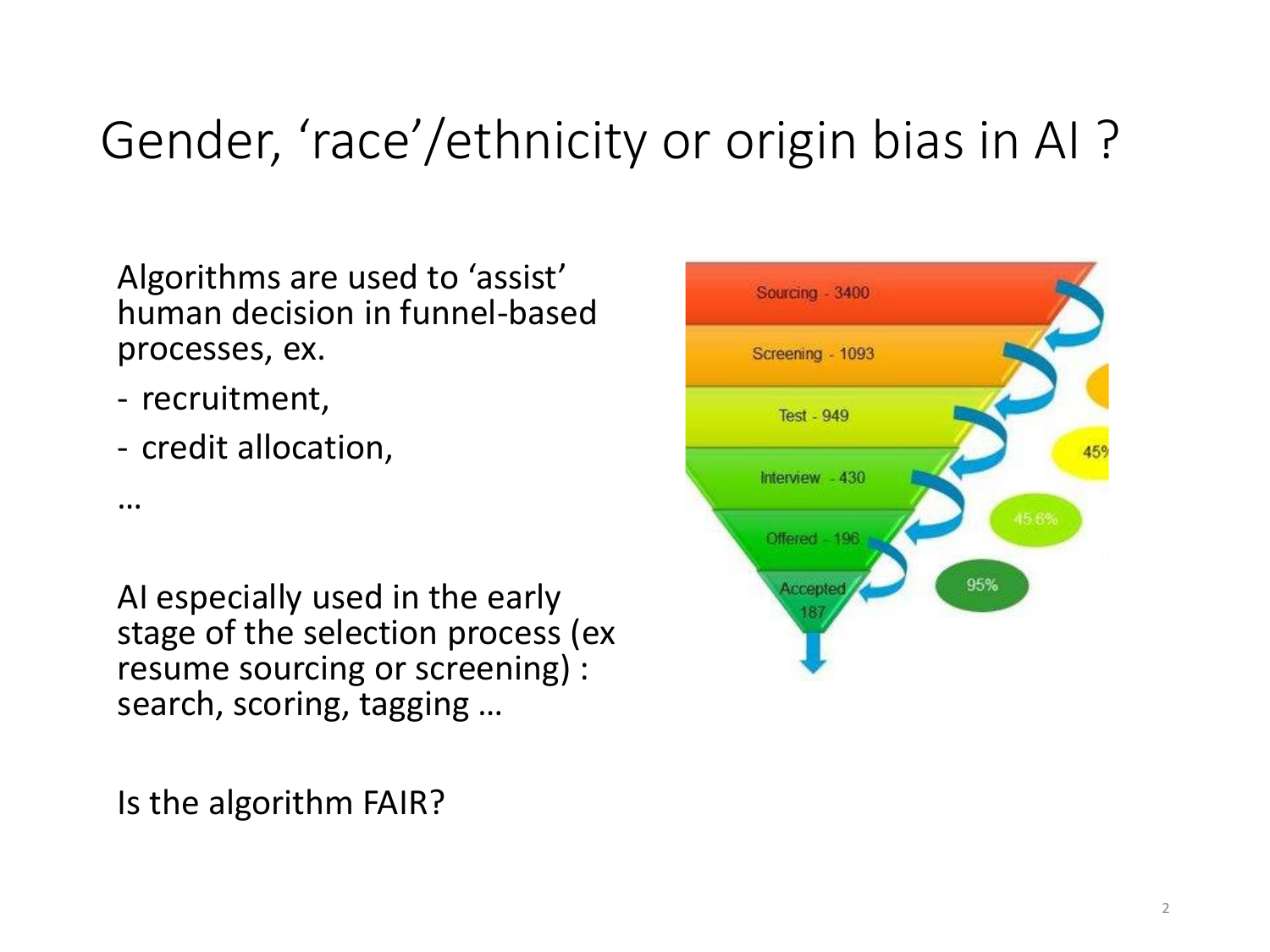## Estimating gender, racial/ethnic bias in algorithms ex. recruitment

Two approaches :

- 1) Use Aequitas, an open source bias audit toolkit developed by the Center for Data Science and Public Policy at University of Chicago
- 2) Measure changes in diversity index (Shannon or Simpson) at each selective step

What taxonomy for diversity analytics? What is "race"/ethnicity ?

#### Center for Data Science and Public Policy THE UNIVERSITY OF CHICAGO

#### **Bias and Fairness Audit Report**

Generated by Aequitas for [Large US City] Criminal Justice Project January 29, 2018

Project Goal: Identify individuals likely to get booked/charged by police in the near future Performance Metric: Accuracy (Precision) in the top 150 identified individuals Bias Metrics Considered: Demographic Disparity, Impact Disparity, FPR Disparity, FNR Disparity, FOR Disparity, FDR Disparity Reference Groups: Race/Ethnicity - White, Gender: Male, Age: None

Model Audited: #841 (Random Forest)

**Model Performance: 73%** 

Aequitas has found that Model 841 is **BIASED**. The Bias is in the following attributes:

| Group Variable Group Value |                  | <b>Group Size</b> |  |
|----------------------------|------------------|-------------------|--|
| gender                     | female           | 229               |  |
|                            | male             | 1,414             |  |
| marital_status divorced    |                  | 29                |  |
|                            | married          | 639               |  |
|                            | separated        | 9                 |  |
|                            | single           | 823               |  |
|                            | unknown          | 142               |  |
| race                       | black            | 288               |  |
|                            | other            | 12                |  |
|                            | pacific_islander | 36                |  |
|                            | unknown          | 65                |  |
|                            | white            | 1,235             |  |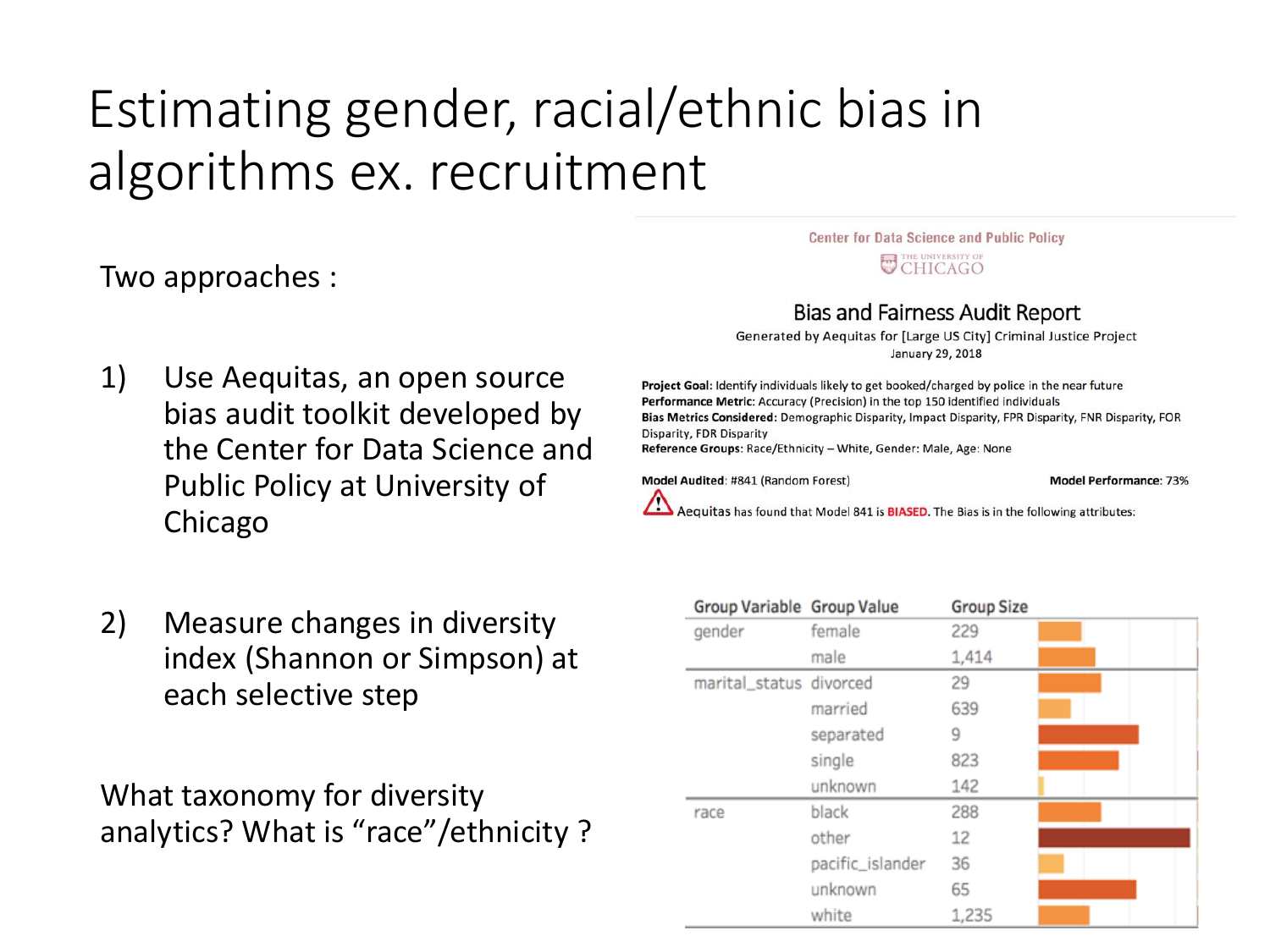#### NamSor sorts *Names*

Names reflect cultural *Identity*

Since 2012, **NamSor** data mining software recognizes the **linguistic or cultural origin of names** in any alphabet / language, using both supervised and unsupervised machine learning (ie. clustering).



2014 : launch Gender API v1

2018 : software is re-written from scratch with standard ML frameworks : 1/ name embedding + neural networks 2/ naïve bayes classifier

2019 : launch NamSor API v2 with Gender, US 'Race'/Ethnicity, Country/Origin/Diaspora classifiers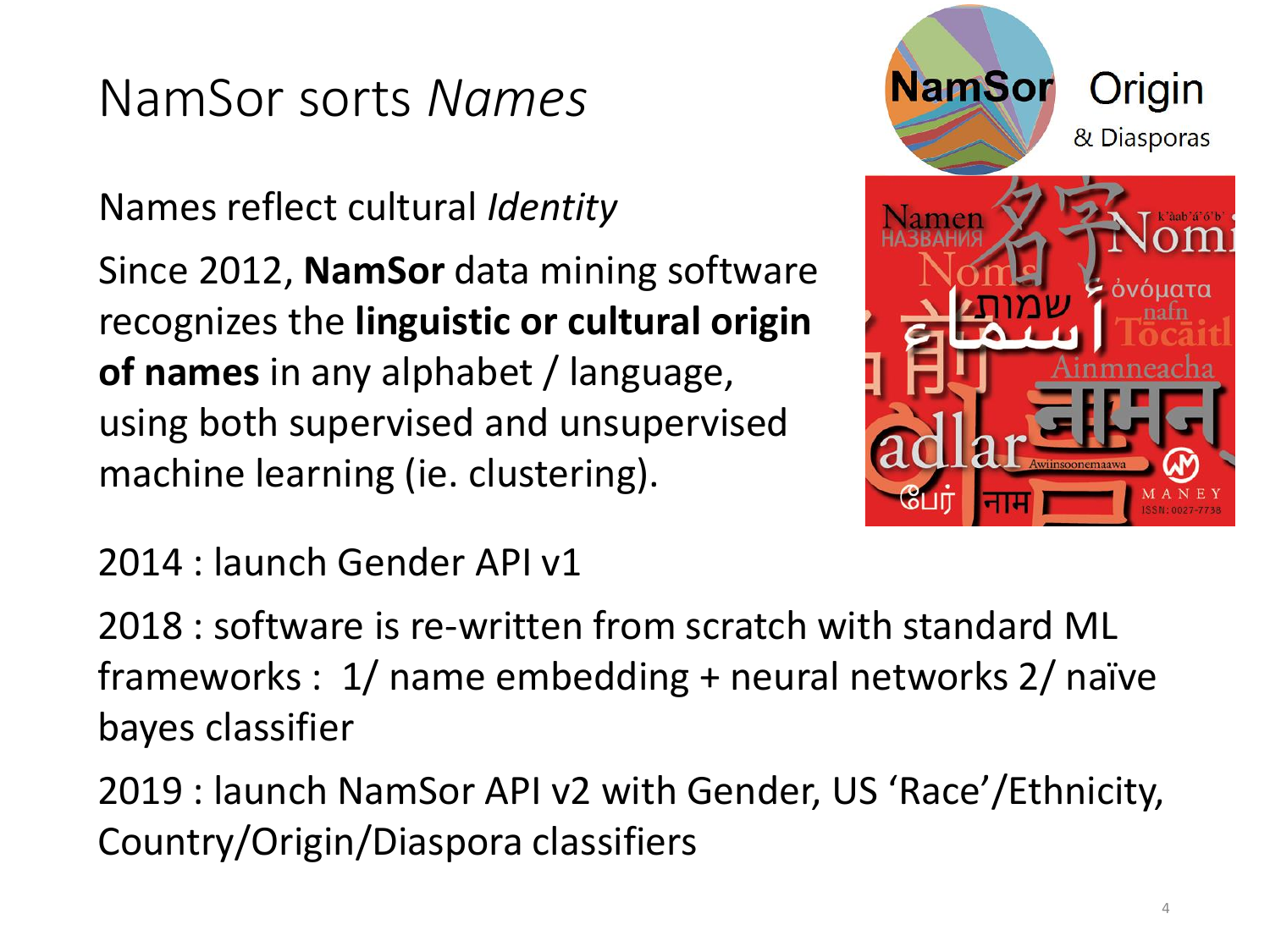#### Our proud contribution to Gender Reports



- NamSor Gender API (v1) was used independently by both by Science-Metrix and Elsevier in 2015 and 2017
- NamSor Gender API V2 was used for 'The Researcher Journey Through a Gender Lens' and we've made specific improvements :
	- Enhanced probability estimates for gender inference
	- Improved support for East-Asian names (Chinese, Korean, Japanese)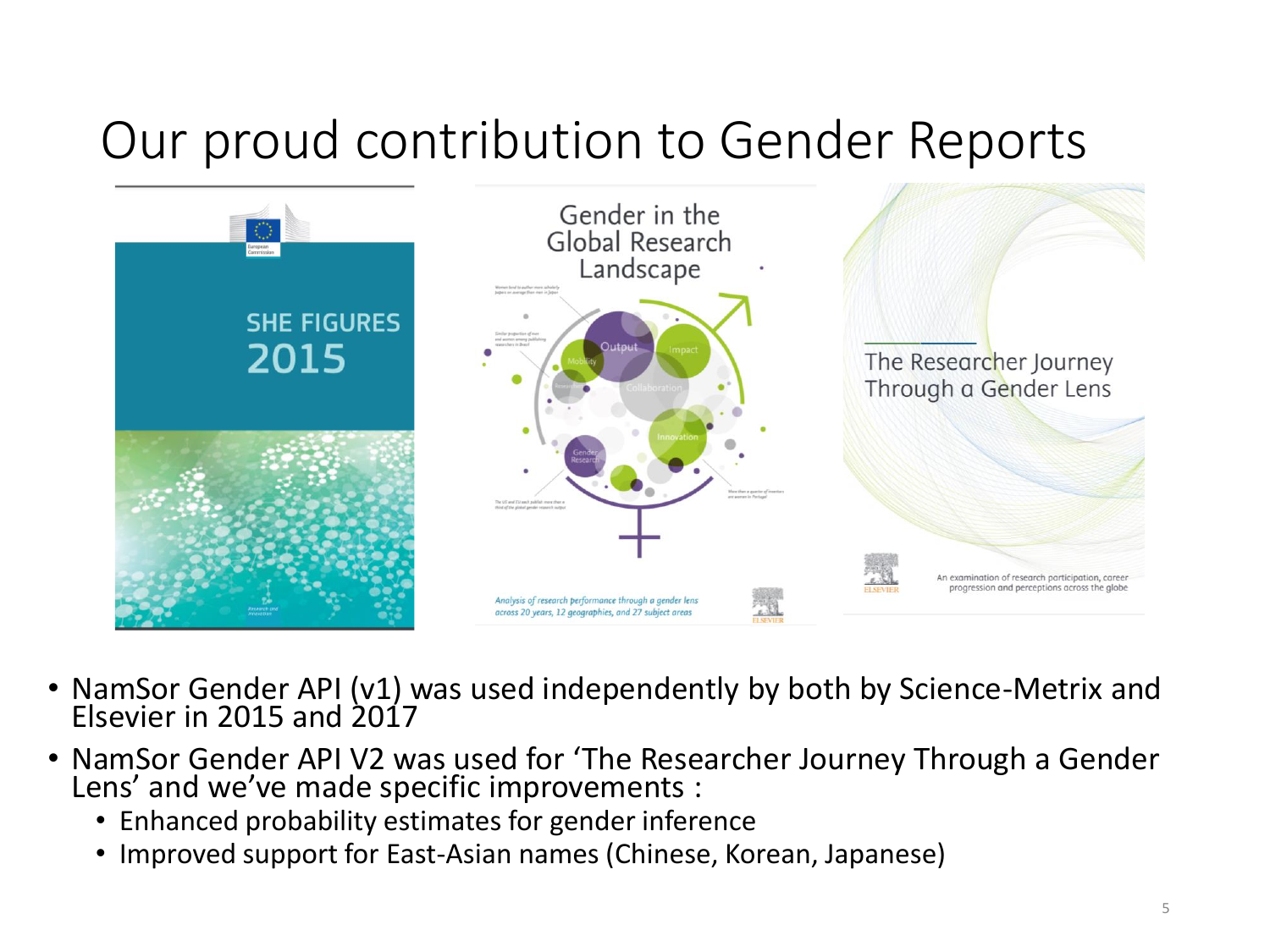Gender diversity is just one dimension, there are many other …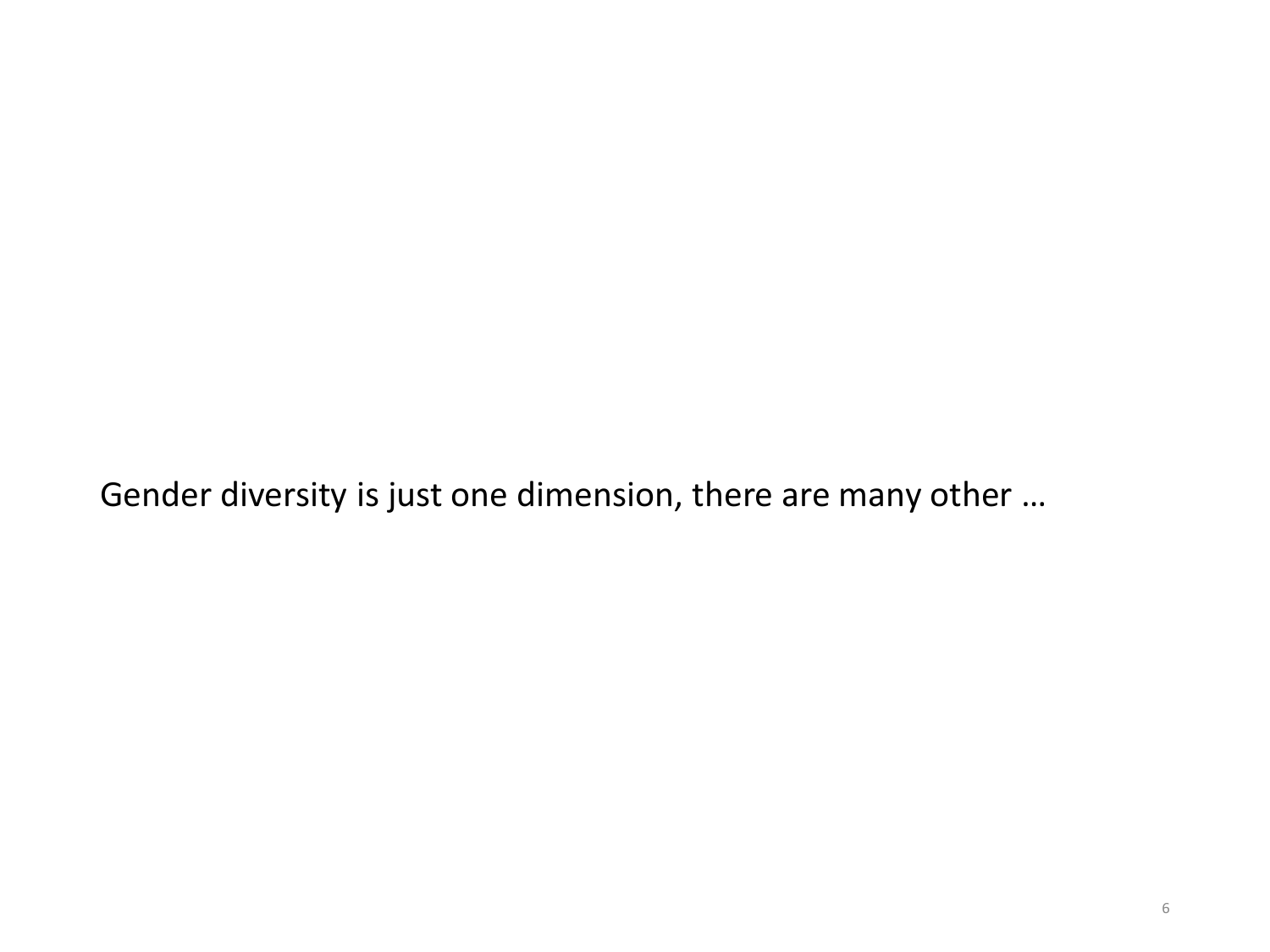### An artistic illustration of ethnic diversity / diversity of origin among COVID-19 scientists



"Chinese sea" at Ars Electronica 2020 by Dario Rodighiero (Harvard Metalab,<https://github.com/rodighiero/COVID-19>), Eveline Wandl-Vogt (Austrian Academy of Science) and Elian Carsenat (NamSor)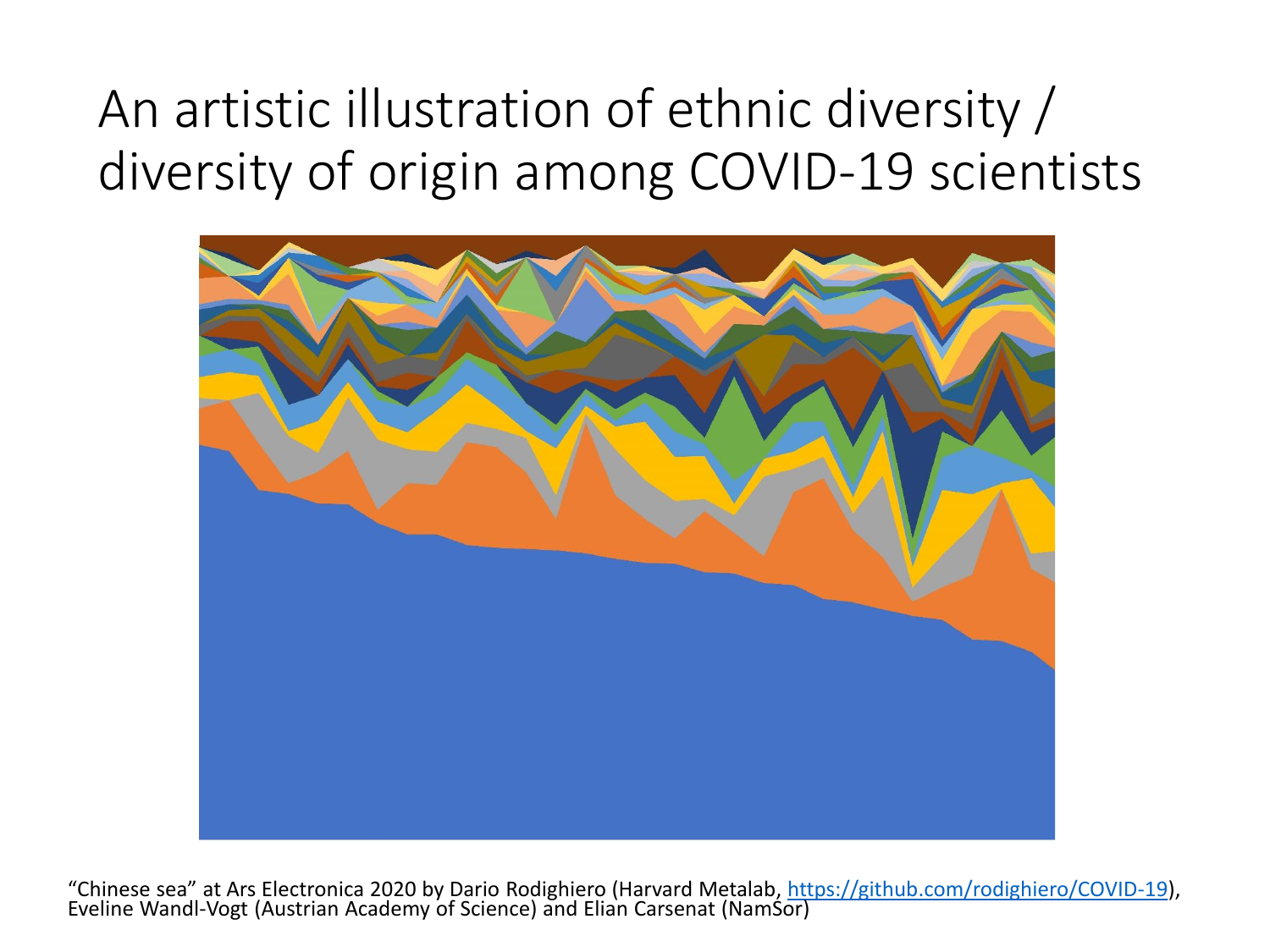#### NamSor CORE taxonomies

- NamSor API is available and already supports robust, fine-grained taxonomies for
	- Gender
	- US 'Race'/Ethnicity
	- Country/Origin
	- Diaspora

.

• We have other taxonomies available for academic projects.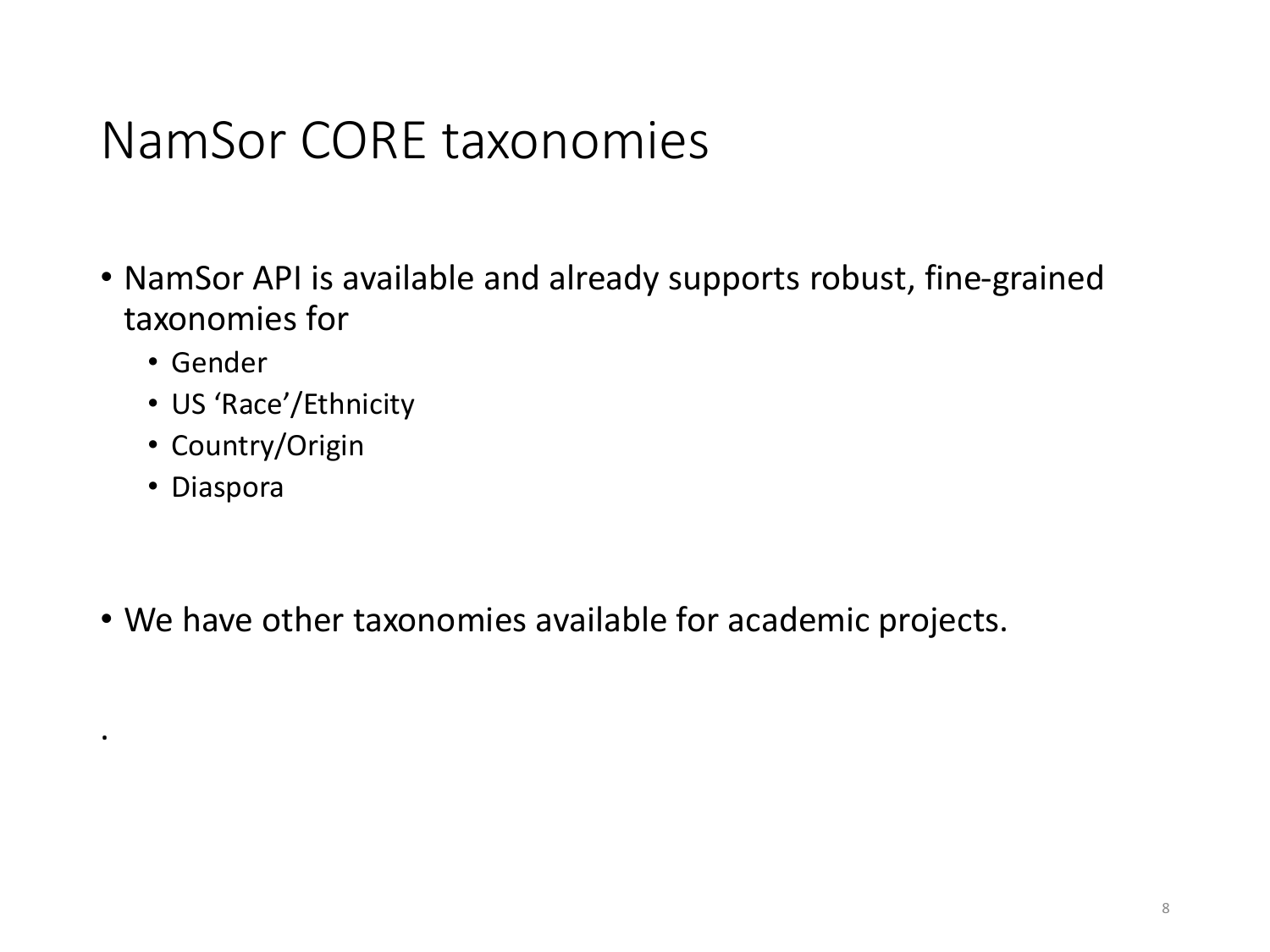

#### **Gender** classification model infers the likely gender, with probability :

| <b>Field</b>          | <b>Example</b> | <b>Description</b>                                                                                                                                                                                          |
|-----------------------|----------------|-------------------------------------------------------------------------------------------------------------------------------------------------------------------------------------------------------------|
| id                    | ref12315       | The input identifier                                                                                                                                                                                        |
| firstName             | John           | The input given name / firstName                                                                                                                                                                            |
| lastName              | Smith          | The input family name / surname / lastName                                                                                                                                                                  |
| likelyGender          | male           | The likely gender: male or female                                                                                                                                                                           |
| probabilityCalibrated | 0.99           | The calibrated probability : 0.5 is Unknown, +1 is sure                                                                                                                                                     |
| genderScale           | $-0.99$        | The scale is $-10+1$ and is based on the probability (Probability = 0.5 $\rightarrow$ Scale<br>= 0; Gender = Male & Probabilty = 1 -> Scale = -1; Gender = Female &<br>Probability = $1 -$ > Scale = $+1$ ) |
| score                 | 41             | A non calibrated Score (use Probability instead) : score =<br>Math.log(getProbaFirst() / getProbaNotFirst()) maxed to 100                                                                                   |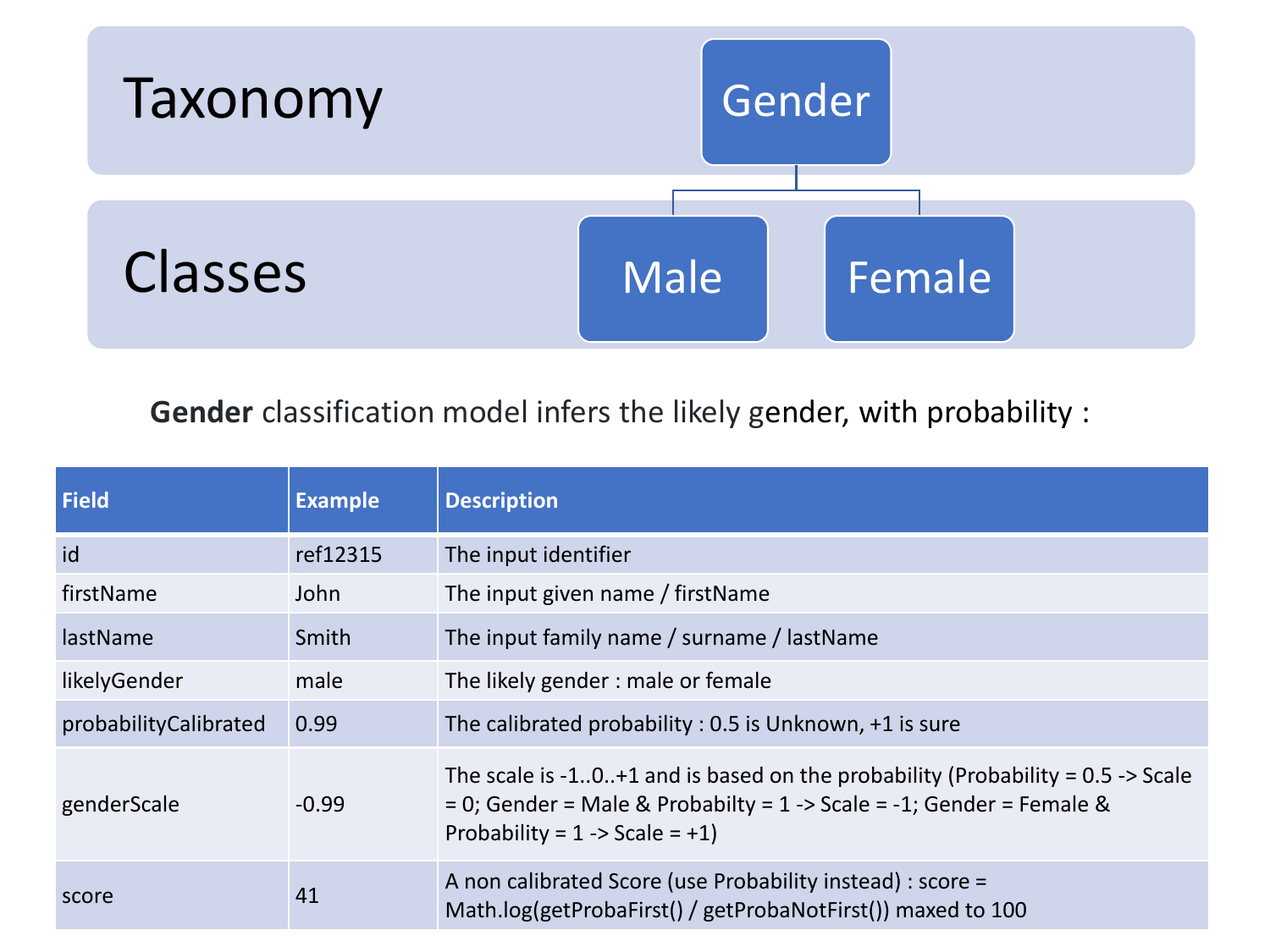

**US 'Race'/Ethnicity** classifies names by race/ethnicity according to US 'Census' taxonomy, along with probabilities :

| Field                    | <b>Example</b> | <b>Description</b>                                                                                                              |
|--------------------------|----------------|---------------------------------------------------------------------------------------------------------------------------------|
| id                       | ref12315       | The input identifier                                                                                                            |
| firstName                | Mary           | The input first name / given name                                                                                               |
| lastName                 | Cao            | The input last name / surname                                                                                                   |
| countrylso2              | <b>US</b>      | The country of residence, the host country (ex. US, CA, NZ, GB)                                                                 |
| raceEthnicity            | $\overline{A}$ | The likely 'race'/ethnicity : W NL (white, non latino), HL (hispano latino), A<br>(asian, non latino), B NL (black, non latino) |
| raceEthnicityAlt         | W NL           | The best alternative 'race'/ethnicity                                                                                           |
| raceEthnicitiesTop       | A, W_NL,       | The likely 'race'/ethnicities                                                                                                   |
| probabilityCalibrated    | 0.91           | The calibrated probability of having guessed right the 'race'/ethnicity as A<br>(Asian)                                         |
| probabilityCalibratedAlt | 0.95           | The calibrated probability of having guessed right the 'race'/ethnicity as either<br>A or W NL (White Non Latino)               |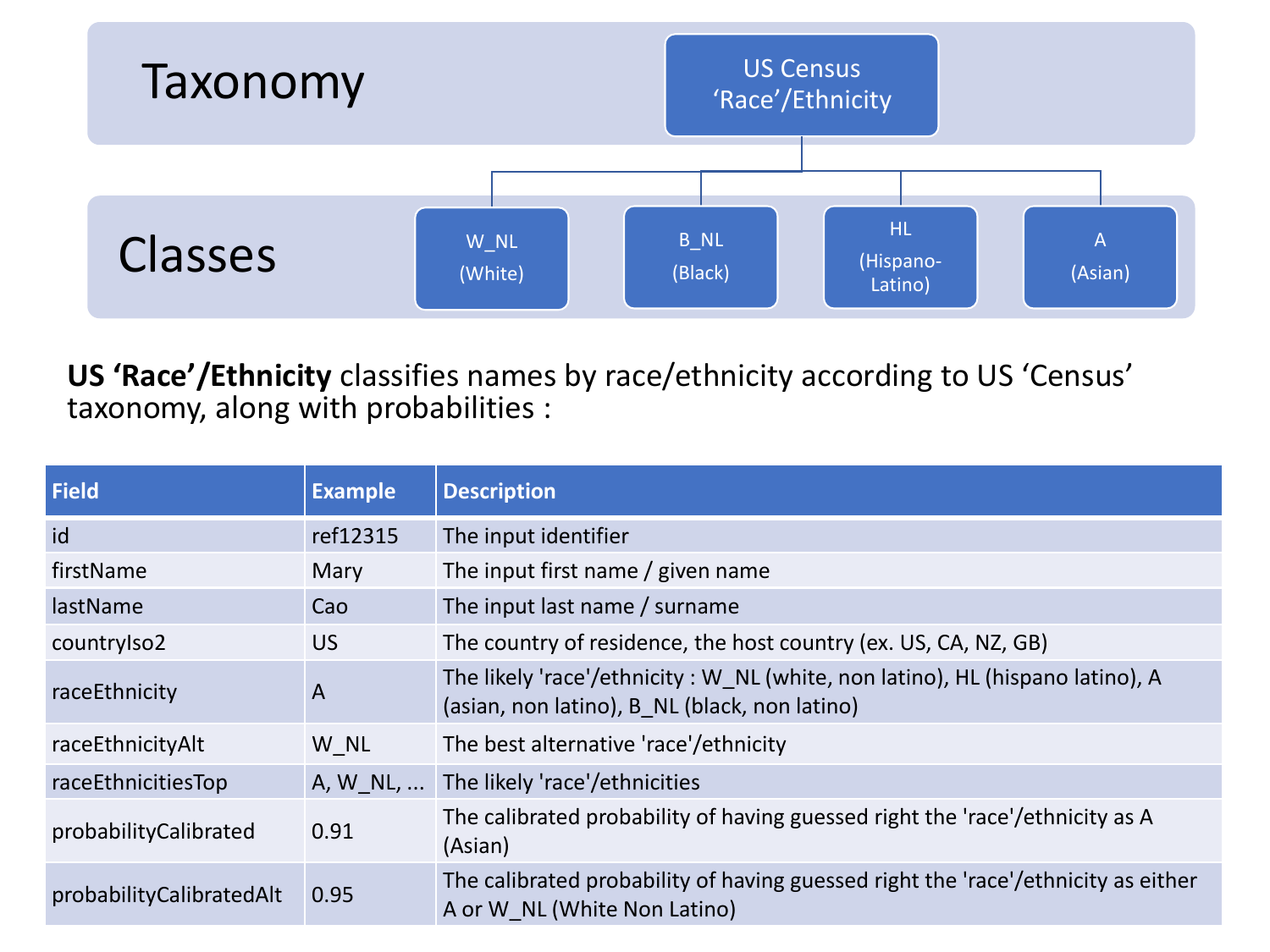

**Country** classifies names to ~250 countries with valid ISO2 codes, from Ireland (IE) to Spain (ES) or Mexico (MX) including all African and Asian countries.

| id                       | ref12315             | The input identifier                                                                               |
|--------------------------|----------------------|----------------------------------------------------------------------------------------------------|
| name                     | Jing Cao             | The input full name                                                                                |
| country                  | CN                   | The likely residence country ISO2 code, which CAN include melting-pot<br>countries                 |
| countryAlt               | <b>TW</b>            | The best alternative residence country                                                             |
| region                   | Asia                 | An arbitrary grouping of countries by top Region/Region/sub Region                                 |
| topRegion                | Asia                 | An arbitrary grouping of countries by top Region/Region/sub Region                                 |
| subRegion                | Eastern<br>Asia      | An arbitrary grouping of countries by topRegion/Region/subRegion                                   |
| countriesTop             | CN, TW,<br><b>HK</b> | The top 10 likely residence country ISO2 codes                                                     |
| probabilityCalibrated    | .89                  | The calibrated probability of having guessed right the country of residence (CN)                   |
| probabilityCalibratedAlt | 0.92                 | The calibrated probability of having guessed right the country of residence as<br>either CN or TW. |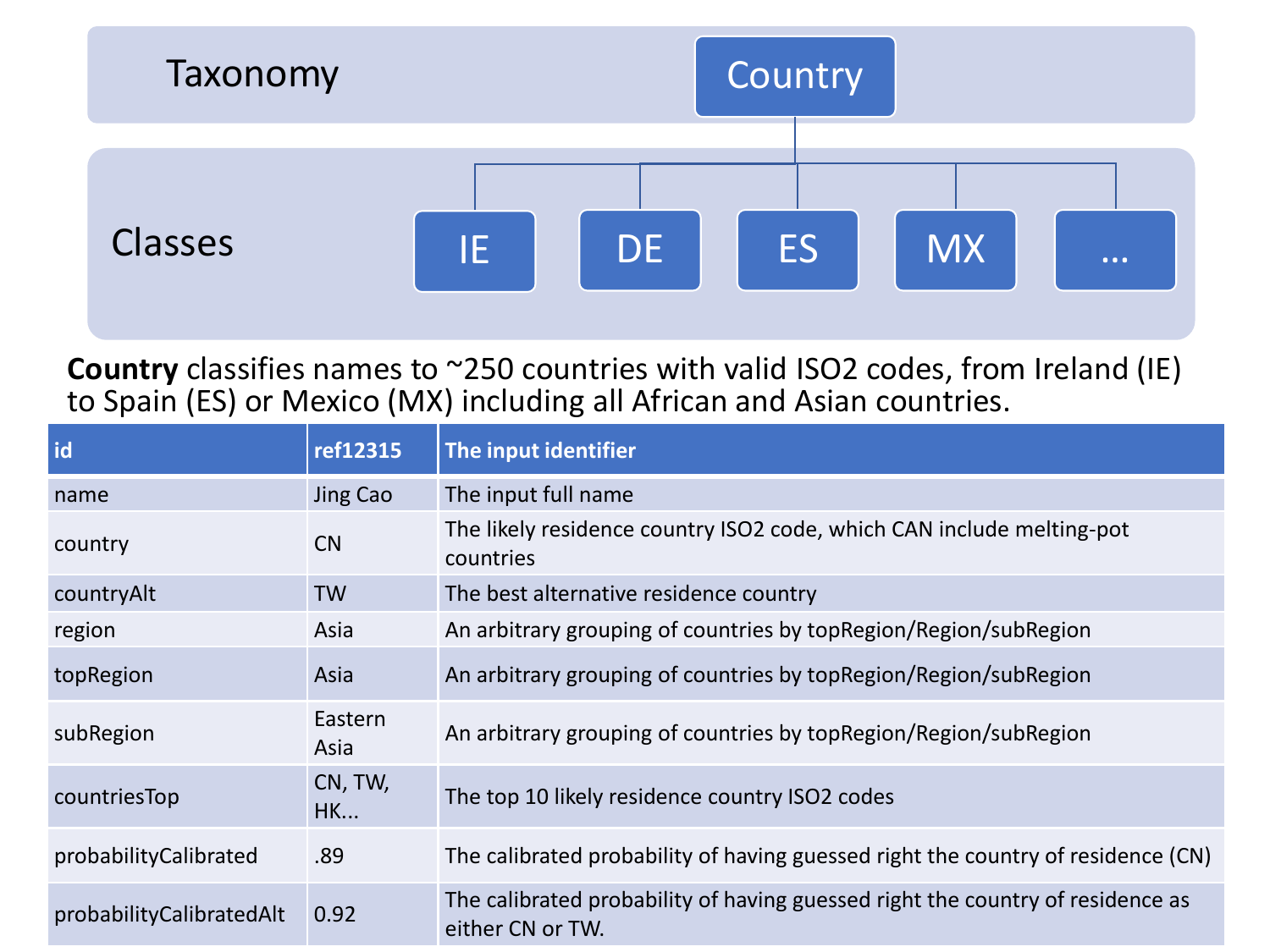

**Origin** infers the likely country of origin from a name, based on naming patterns among ~130 countries with strong name identity (IE, DE, ES, PT etc.)

| id                       | ref12315             | The input identifier                                                                               |
|--------------------------|----------------------|----------------------------------------------------------------------------------------------------|
| name                     | Jing Cao             | The input full name                                                                                |
| country                  | CN                   | The likely residence country ISO2 code, which CAN include melting-pot<br>countries                 |
| countryAlt               | <b>TW</b>            | The best alternative residence country                                                             |
| region                   | Asia                 | An arbitrary grouping of countries by topRegion/Region/subRegion                                   |
| topRegion                | Asia                 | An arbitrary grouping of countries by top Region/Region/sub Region                                 |
| subRegion                | Eastern<br>Asia      | An arbitrary grouping of countries by topRegion/Region/subRegion                                   |
| countriesTop             | CN, TW,<br><b>HK</b> | The top 10 likely residence country ISO2 codes                                                     |
| probabilityCalibrated    | .89                  | The calibrated probability of having guessed right the country of residence (CN)                   |
| probabilityCalibratedAlt | 0.92                 | The calibrated probability of having guessed right the country of residence as<br>either CN or TW. |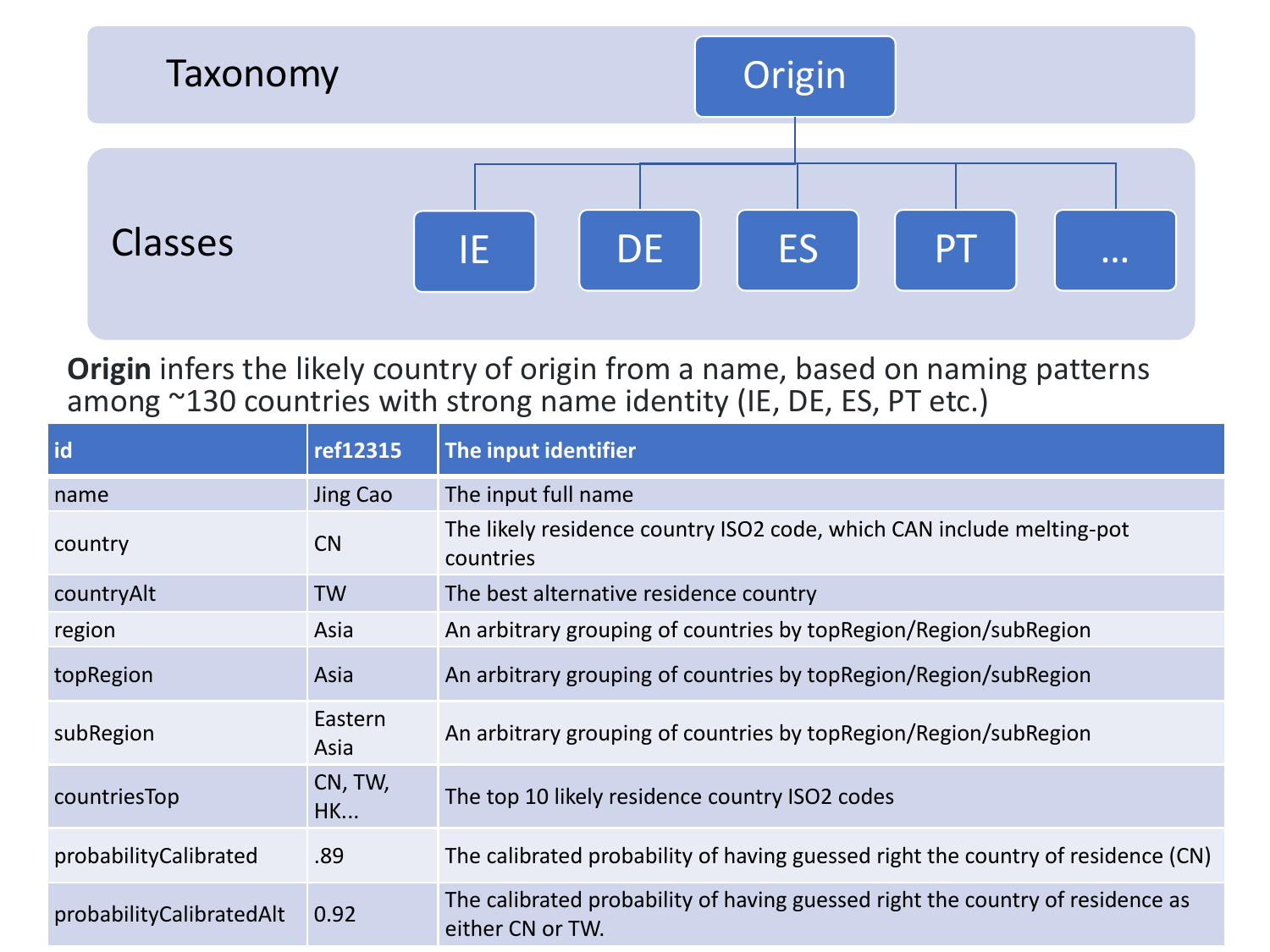

**Diaspora** infers the likely ethnicity, diaspora or country of origin from a name, given a geographic context (ex. US, CA, ...) with ~130 ethnicities (Irish, Chinese, etc)

| Field          | <b>Example</b>                     | <b>Description</b>                                                                                                                                      |
|----------------|------------------------------------|---------------------------------------------------------------------------------------------------------------------------------------------------------|
| id             | ref12315                           | The input identifier                                                                                                                                    |
| firstName      | Mary                               | The input first name / given name                                                                                                                       |
| lastName       | Cao                                | The input last name / surname                                                                                                                           |
| countrylso2    | <b>US</b>                          | The country of residence, the host country (ex. US, CA, NZ, GB)                                                                                         |
| ethnicity      | Chinese                            | The likely ethnicity                                                                                                                                    |
| ethnicityAlt   |                                    | Vietnamese The best alternative ethnicity                                                                                                               |
| ethnicitiesTop | Chinese,<br>Vietnamese<br>, Korean | The top 10 likely ethnicities                                                                                                                           |
| score          | 25                                 | A non calibrated Score : score = Math.log(getProbaFirst() / getProbaNotFirst())<br>maxed to 100; NB: diaspora doesn't have calibrated probabilities YET |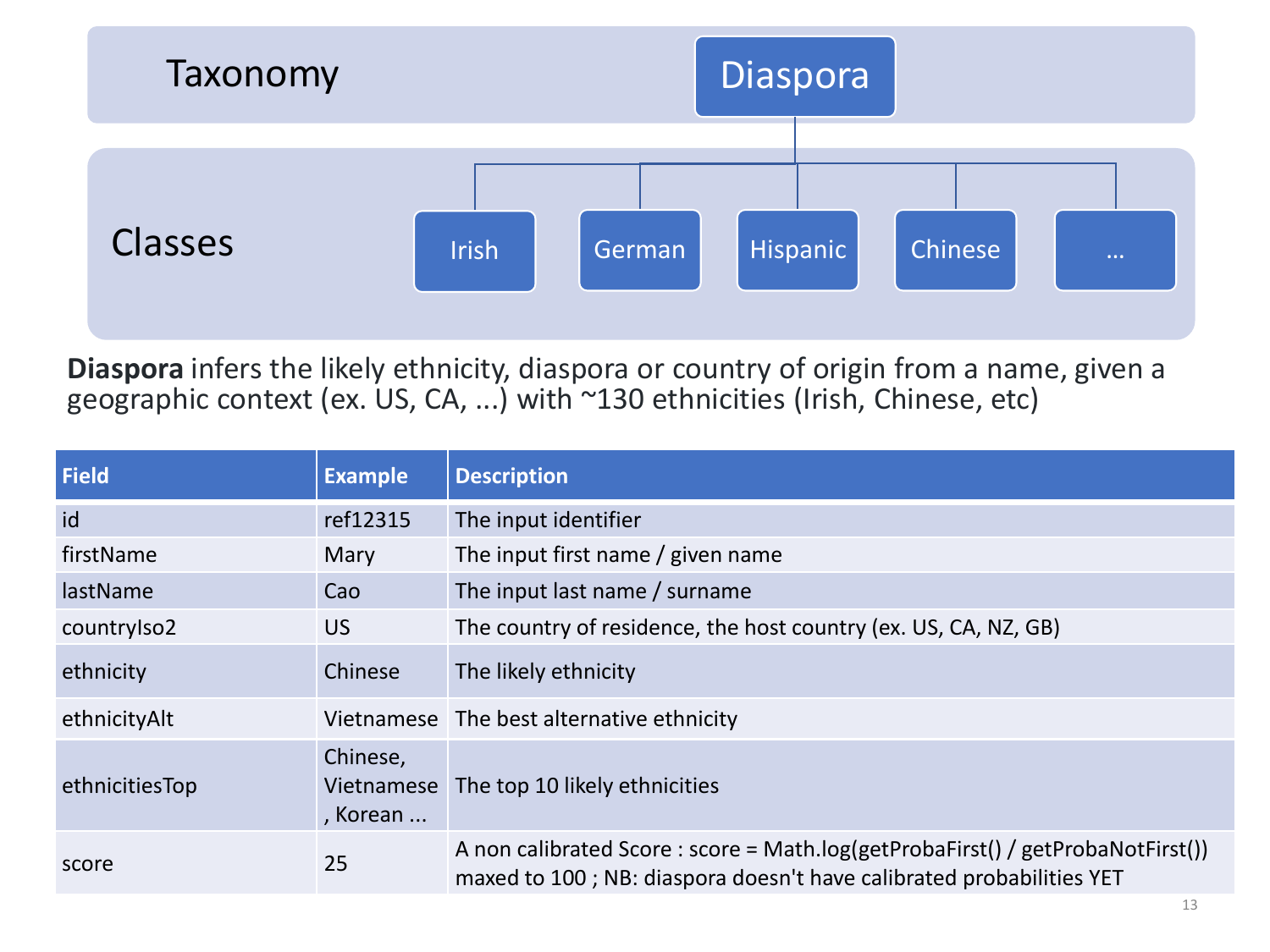#### Limitations to such taxonomies

- Human societies are fractal in their diversity :
	- A coarse-grained classification model may not fit all markets (ex. 'African-American/Black vs. White vs. African / Black : how does North-African fit?)
	- A fine-grained classification model may be too fine-grained or controversial in specific regions
	- For example, IN/Indian is one class among 130 classes in our Origin/Diaspora taxonomy, but there are ~30 states in India with many ethnic/clan/caste system sub-groups Liberia - a regional onomastics 'mille-feuille'

Example of complex regional or ethnic identities in Africa : Liberia.

This visualization utilizes unsupervised name classification algorithm, to recognize subgroups in different regions of Liberia.



• Privacy and self-identification : how can people 'override' the classification ?